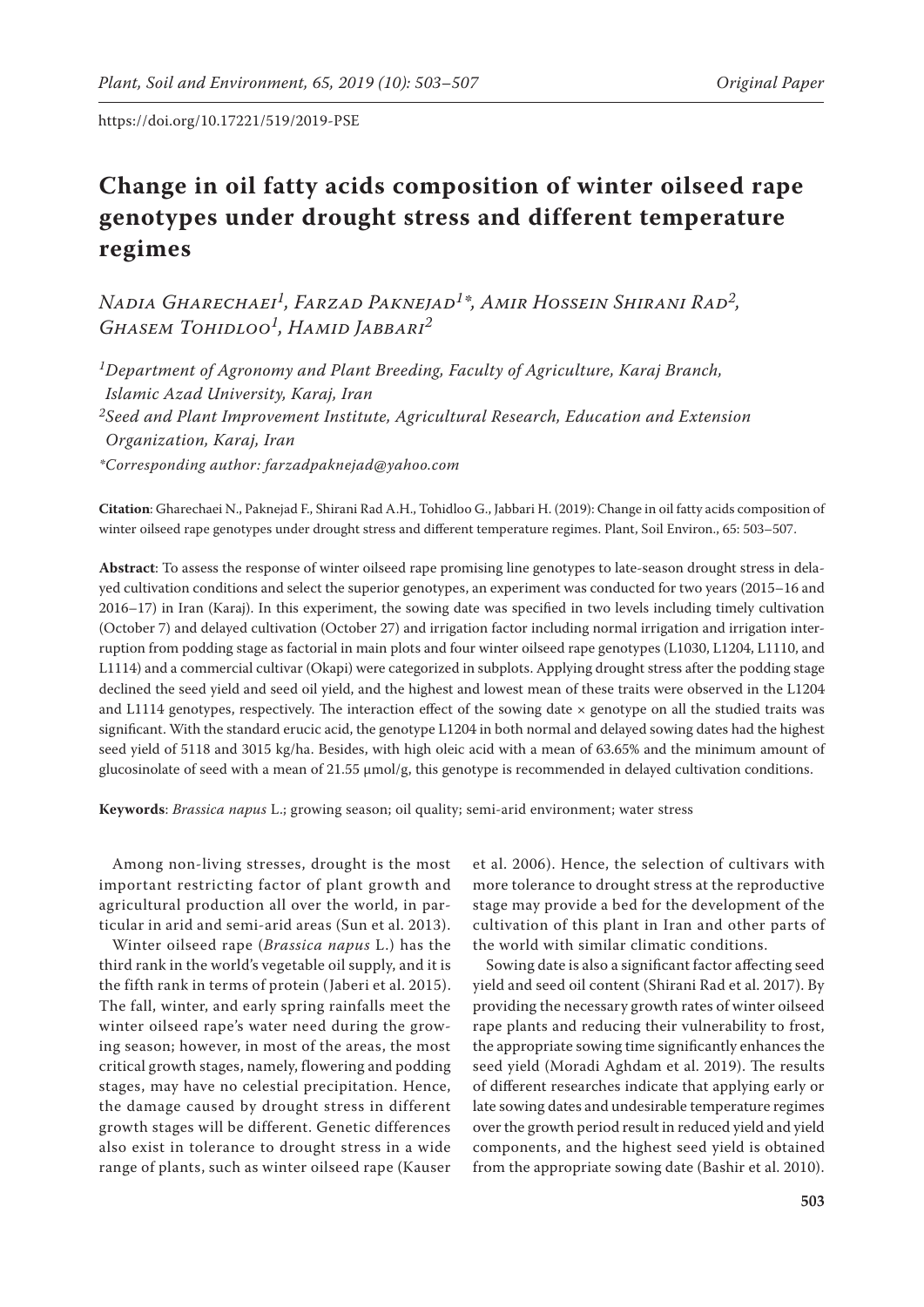The quality of seed oil is one of the most important traits for *Brassica* species breeding purposes in semi-arid environments, and the qualitative properties of any oil depend on the composition of its fatty acids (Safavi Fard et al. 2018). Shahsavari (2019) also reported that seed yield was influenced by water shortages from flowering until the end of seed filling, and in drought stress conditions, winter oilseed rape cultivars that we were able to maintain more water content had more seed and oil yields.

Given that in some cold and temperate cold areas, farmers do not succeed in timely culture for different reasons, investigation of the reaction and selection of winter oilseed rape genotypes with a higher yield stability in slow-growing conditions have a significant impact on the development of winter oilseed rape cultivation, in particular in areas where spring crops harvesting is taken place late.

By summing up what has been mentioned, the goal of this project is to assess the effect of treatments of irrigation interruption from the podding stage (reducing the two plant irrigation cycles and saving water consumption by  $1600 \text{ m}^3$  per hectare), the effect of delayed cultivation on the composition of oil fatty acids, and the reaction of five fall-winter oilseed rape genotypes in terms of oil quality.

## **MATERIAL AND METHODS**

**Experimental design**. In order to assess the response of winter oilseed rape promising line genotypes to late-season drought stress in delayed cultivation conditions and select the superior genotypes with higher seed yield stability in these conditions, a factorial split-plot experiment was conducted in a randomized complete block design with three iterations for two cultivation years (2015–16 and 2016–17) in Iran (Karaj). In this experiment, the sowing date factor was specified in two levels including timely cultivation (October 7) and delayed cultivation (October 27) and irrigation factor including normal irrigation and irrigation interruption from podding stage (this time in normal sowing date was the early May, and in delayed sowing date it was in mid May) as factorial in main plots and four winter oilseed rape genotypes (L1030, L1204, L1110, and L1114) and a commercial cultivar (Okapi) were categorized in subplots.

**Experimental procedure**. Each experimental plot included six six-meter lines with 30 cm spacing and plant spacing on the line was 4 cm, with two lateral lines as margins. To determine the seed yield, the

plants in the  $4.8 \text{ m}^2$  area of each plot were separately submerged and precisely weighed and calculated. To determine the seed oil percentage, a sample of 5 g of seed was selected from each plot, and its percentage was specified by nuclear magnetic resonance (NMR) device (ISO 5511, 1992). After determining the seed oil percentage, by multiplying it by seed yield, seed oil yield was calculated in kg/ha. The gas chromatography method was used to measure and determine the fatty acids in seed oil (Azadmard-Damirchi et al. 2005). The amount of seed glucosinolate was measured by a spectrophotometer (Cary, USA) (Makkar et al. 2007).

**Statistical analysis**. By performing the Bartlett test and after determining the insignificant result of the test, combined ANOVA was performed using SAS v.9 software. Duncan's multiple range test was used at a 5% level to compare the means. Excel software (Redmond, USA) was used to draw charts.

## **RESULTS AND DISCUSSION**

**Seed yield**. The effect of genotype at 1% level and the effect of sowing date and irrigation at 5% level and interaction effect of sowing date  $\times$  genotype and  $irrigation \times genotype$  were respectively significant at 5% and 1% on seed yield. Delayed sowing significantly reduced seed yield in all genotypes, and the L1204 genotype with the 41% reduction in yield compared to the timely sowing date had the highest mean yield. The L1114 genotype had the lowest mean seed yield in delayed cultivation conditions (Table 1). Delay in winter oilseed rape cultivation has encountered the plant ripeness period with high temperatures of the environment, increasing the rate of respiration of the pods, resulting in reduced photosynthetic and seeds weight and, finally, reducing yield (Rafiei et al. 2011). Also, by applying the late-season drought stress, seed yield decreased, and L1204 and L1114 genotypes showed the highest and lowest values of this trait with 28% and 32% decrease, respectively (Figure 1). It seems that the reduction of photosynthetic materials under stress conditions and failure to sufficiently supply them for the pods and consequently, their loss will ultimately result in reduced yields. These results have also been reported by some other researchers (Shahsavari et al. 2014a, Moradi Aghdam et al. 2019).

**Seed oil yield**. The profitability of winter oilseed rape depends on the amount of oil produced per area unit (Robertson et al. 2004). The simple effects of genotype, sowing date and irrigation at 1% and 5% probability levels, and interaction effects of sowing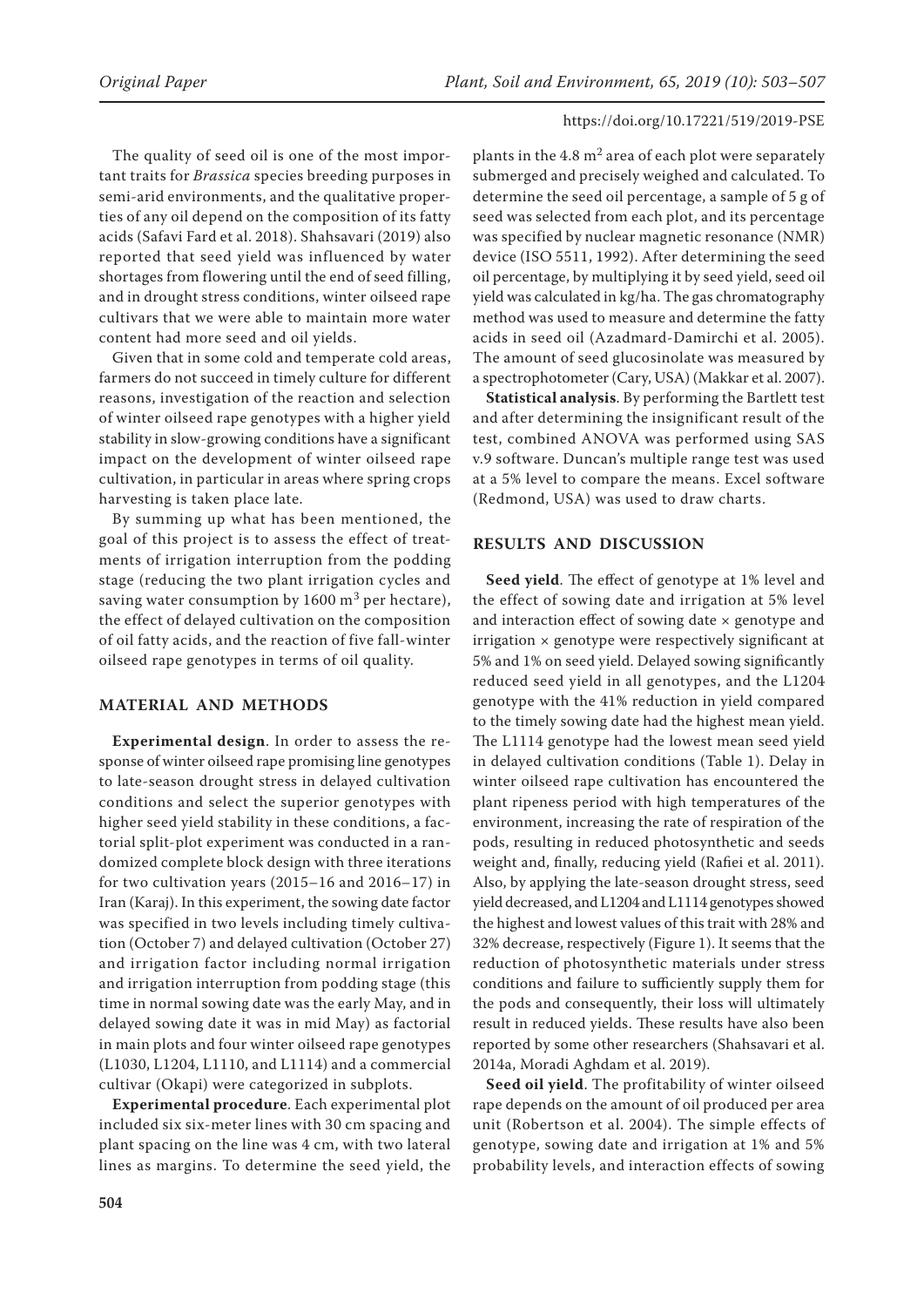Table 1. Mean comparison of simple effect of irrigation on winter oilseed rape characteristics

|                                            | Erucic acid       | Linoleic acid      | Linolenic acid    | Glucosinolate      |
|--------------------------------------------|-------------------|--------------------|-------------------|--------------------|
| Irrigation                                 |                   | $(\mu mol/g)$      |                   |                    |
| Normal irrigation (control)                | 0.27 <sup>b</sup> | 16.16 <sup>a</sup> | 5.86 <sup>b</sup> | 16.17 <sup>b</sup> |
| Irrigation interruption from podding stage | $0.35^{a}$        | 14.93 <sup>b</sup> | 6.70 <sup>a</sup> | 20.77 <sup>a</sup> |

Any two means sharing a common letter do not differ significantly from each other at 5% probability

date  $\times$  genotype and irrigation  $\times$  genotype at 1% level were also significant. Delayed sowing date reduced the seed oil yield. The highest seed oil yield related to the L1204 genotype at 5118 kg/ha on the sowing date of October 7. The highest and lowest seed oil yield on October 27 was observed in L1204 and L1114 genotypes, respectively (Table 1). Temperature is one of the environmental factors affecting the seed oil yield, whose increase leads to a significant drop in oil yield. This temperature reducing oil yields are more pronounced in delayed sowing dates (Darby et al. 2013). For each degree of temperature during the flowering and seed filling period, seed oil content decreases by 1.7% (Robertson et al. 2004). Irrigation interruption from the podding stage reduced the seed oil yield. The amount of this reduction in the studied genotypes was 30% to 35%, respectively, compared to the optimal irrigation, and with the highest oil yield, L1204 genotype was the best genotype in these conditions (Figure 2). In this study, the oil yield was more affected by the shortage of soil moisture content compared to the seed oil percentage. It seems that the reason for this is the increased control of seed oil content by genetic factors and high seed

yield changes effects on oil yield compared to the oil percentage (Zarei et al. 2010).

**Oleic acid**. The studied genotypes had a significant difference in terms of fatty acid content at a 1% level. The comparison of the average interaction effect of sowing date  $\times$  genotype revealed that the highest amount of this unsaturated fatty acid was allocated to the L1204 genotype in the timely sowing date (October 7) with the mean of 64.90%. Besides, also in delayed sowing date (October 27), L1204 genotype with the mean of 63.65% and cv. Okapi, with a mean of 63.21%, had the highest and lowest amount of oleic acid ( $\omega$ 9) (Table 1). The oil quality is mainly determined by the amount of oleic and linoleic fatty acids (Ul-Hassan et al. 2005).

Oleic acid has the highest amount of winter oilseed rapeseed oil and plays a significant role in increasing the winter oilseed rapeseed oil quality.

**Linoleic acid**. The type and amount of fatty acids in the oil of the studied genotypes indicate oil quality. The simple effect of irrigation at a 5% level and interaction effect of sowing date  $\times$  genotype at a 1% level on linoleic acid was significant. Comparing the average effect of irrigation on the amount of linoleic



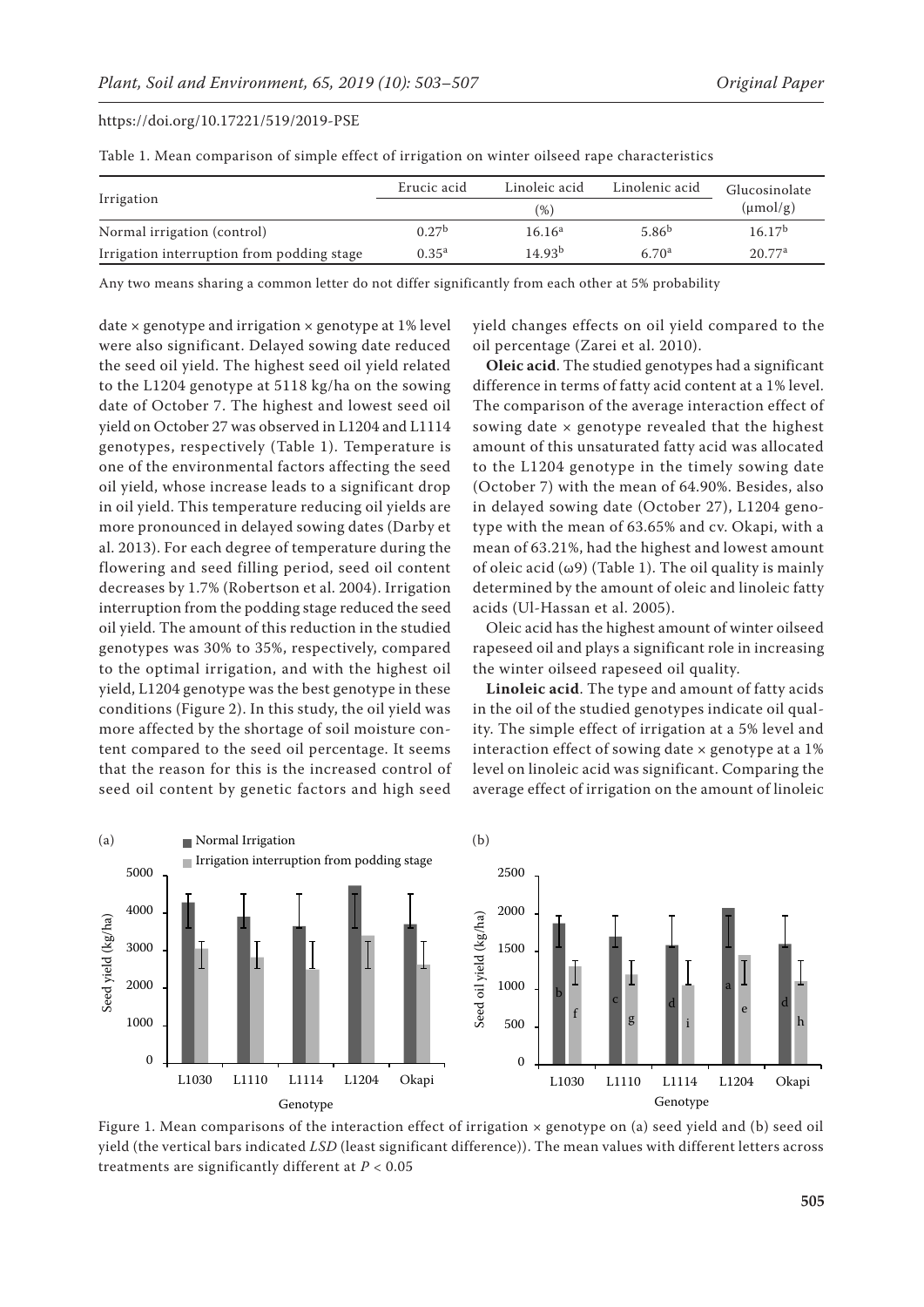acid revealed that late-season drought stress caused a decrease of 7.6% of this unsaturated fatty acid compared to control treatment so that the mean linoleic acid in normal irrigation and irrigation interruptions were 16.6% and 14.93%, respectively (Table 1). Shahsavari et al. (2014b) also reported that the winter oilseed rape oil and linoleic acid content decreased under drought stress conditions. In the investigation of winter oilseed rape genotypes, the delayed sowing date decreased the linoleic acid percentage, and the L1204 genotype was the superior genotype with a 15% reduction compared to the timely cultivation, and the L1110 genotype was ranked second (Table 1). Differences have also been observed in the response of genotypes to the latency of linoleic acid in other studies (Safavi Fard et al. 2018, Moradi Aghdam et al. 2019).

Since linoleic acid is an important factor in the photosynthetic activity of the plant (Hugly et al. 1989) and the winter oilseed rape pollen development (McConn and Browse 1996), it seems that increasing its percentage in terms of delayed sowing is for achieving maximum seed yield.

**Linolenic acid**. Significant differences in linolenic acid genotypes in both timely sowing dates (October 7) and delayed sowing date (October 27) showed that delayed cultivation increased linolenic acid compared to the timely sowing dates (Table 2). With the value of 30.9%, cv. Okapi showed the highest amount, and the L1204 genotype with the value of 29.81% showed the lowest amount. The average linolenic acid percentage (ω3) significantly varied at different irrigation levels, and drought stress increased linolenic acid by 14.3% compared to the normal irrigation conditions (Table 2). An increase of 1.7 to 2 percent of linolenic unsaturated fatty acid in winter oilseed rape oil was reported due to drought stress in Mediterranean climate conditions (Aslam et al. 2009). Furthermore, Shahsavari et al. (2014b) reported that drought stress in the winter oilseed rape podding stage caused an increase of 35% in linolenic acid compared to the control treatment (normal irrigation).

**Erucic acid**. The studied genotypes were significantly different in terms of erucic acid content in different sowing dates, so that the L1204 genotype, with an average of 0.19% and 0.38%, had the lowest amount of erucic acid in both normal and delayed sowing dates (Table 2). Comparing the mean irrigation effect (Table 2) revealed that the late-season drought stress (irrigation interruption from the podding stage) caused an increase of 30% in the erucic acid amount compared to the normal irrigation. Accordingly, in all irrigation conditions, the erucic acid amount that is an important indicator for winter oilseed rape and its edible consumption was standard (less than 2%). Ullah et al. (2012) and Shahsavari et al. (2014b) reported that drought stress enhanced the percentage of winter oilseed rape erucic acid and reduced the percentage of winter oilseed rape oleic and linoleic acid.

**Seed glucosinolate**. The mean seed glucosinolate content at various irrigation levels significantly varied, so that the mean of this trait in normal irrigation and irrigation interruption from podding stage treatments were 16.71 and 20.77 μmol/g of seed meal, respectively (Table 2). Comparing the mean of cultivars at different levels of the sowing date suggested that in the timely sowing date (October 7), the L1204 genotype with the mean of 13.73 μmol/g had the lowest amount of glucosinolate. Also, in delayed sowing date (October 27),

| Sowing<br>date | Genotype          | Seed yield          | Oil yield            | Oleic acid          |                      | Linoleic acid Linolenic acid Erucic acid |                   | Glucosinolate      |
|----------------|-------------------|---------------------|----------------------|---------------------|----------------------|------------------------------------------|-------------------|--------------------|
|                |                   | (kg/ha)             |                      | $(\%)$              |                      |                                          |                   | $(\mu mol/g)$      |
| Oct. 7         | L <sub>1030</sub> | 4809 <sup>b</sup>   | $2125^{b}$           | 4809 <sup>b</sup>   | $2125^{\rm b}$       | 44.07 <sup>a</sup>                       | $5.14^{b}$        | $13.98^{i}$        |
|                | L <sub>1010</sub> | 4165c               | 1824 <sup>c</sup>    | 4165c               | 1824c                | $43.75^{\rm b}$                          | 5.05 <sup>c</sup> | 15.11 <sup>h</sup> |
|                | L1114             | $3854$ <sup>d</sup> | $1684^d$             | $3854$ <sup>d</sup> | $1684^d$             | 43.63 <sup>b</sup>                       | 5.02 <sup>d</sup> | 15.438             |
|                | L1204             | 5118 <sup>a</sup>   | $2267^{\rm a}$       | 5118 <sup>a</sup>   | $2267^{\rm a}$       | 44.18 <sup>a</sup>                       | 5.17 <sup>a</sup> | $13.73^{i}$        |
|                | Okapi             | 4013 <sup>cd</sup>  | 1746 <sup>cd</sup>   | 4013 <sup>cd</sup>  | 1746 <sup>cd</sup>   | $43.45^{\circ}$                          | 4.95 <sup>e</sup> | 15.98 <sup>f</sup> |
| Oct. 27        | L <sub>1030</sub> | 2531 <sup>fg</sup>  | $1051$ <sup>fg</sup> | 2531 <sup>fg</sup>  | $1051$ <sup>fg</sup> | $41.45$ <sup>fg</sup>                    | $4.34^{i}$        | 23.39 <sup>b</sup> |
|                | L1010             | 2560 <sup>f</sup>   | 1068 <sup>f</sup>    | 2560 <sup>f</sup>   | 1068 <sup>f</sup>    | $41.63^e$                                | 4.448             | 21.97 <sup>d</sup> |
|                | L1114             | 2297 <sup>h</sup>   | $958$ <sup>fg</sup>  | 2297 <sup>h</sup>   | 958 <sup>fg</sup>    | $41.58$ <sup>ef</sup>                    | 4.39 <sup>h</sup> | 22.53c             |
|                | L1204             | $3015^e$            | 1262 <sup>e</sup>    | $3015^e$            | 1262 <sup>e</sup>    | 41.83 <sup>d</sup>                       | 4.46 <sup>f</sup> | $21.55^e$          |
|                | Okapi             | $2322$ gh           | 9648                 | $2322$ gh           | 9648                 | 41.39g                                   | $4.33^{j}$        | $23.75^{\rm a}$    |

Table 2. Mean comparisons of the interaction effect of sowing date and cultivar on winter oilseed rape characteristics

Any two means sharing a common letter do not differ significantly from each other at 5% probability